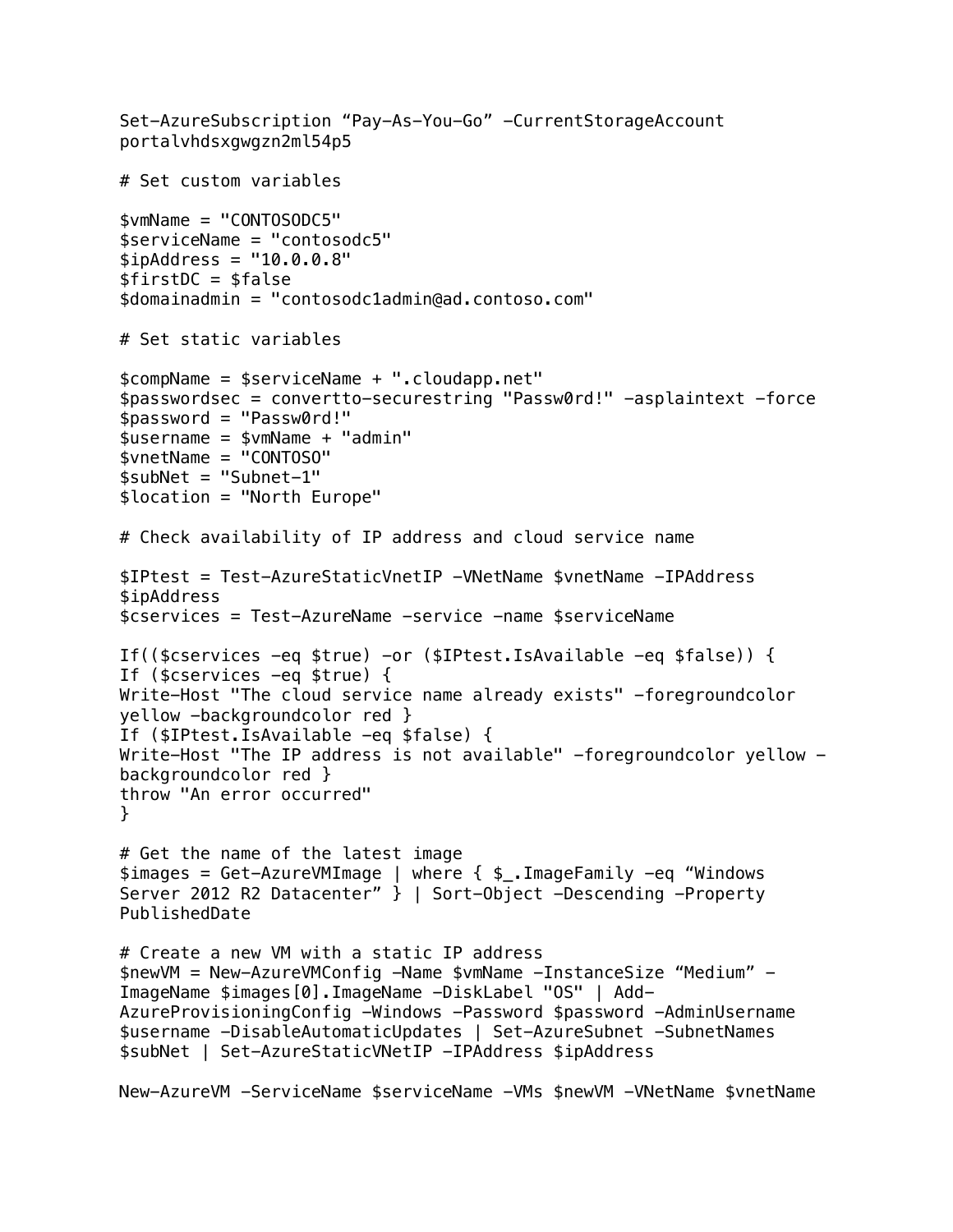```
-Location $location -WaitForBoot
# Attach data disk for AD NTDS files
$myVM = Get-AzureVM -ServiceName $serviceName -Name $vmName
$myVM | Add-AzureDataDisk -CreateNew -DiskSizeInGB 120 -DiskLabel 
"NTDS" -LUN 0 | Update-AzureVM
# Install the cert for the VM locally
$WinRMCertificateThumbprint = ($myVM | Select-Object -ExpandProperty 
VM).DefaultWinRMCertificateThumbprint
(Get-AzureCertificate -ServiceName $serviceName -Thumbprint 
$WinRMCertificateThumbprint -ThumbprintAlgorithm SHA1).Data | Out-File 
"${env:TEMP}\cert.tmp"
$X509Object = New-Object 
System.Security.Cryptography.X509Certificates.X509Certificate2 
"$env:TEMP\cert.tmp"
$X509Store = New-Object 
System.Security.Cryptography.X509Certificates.X509Store "Root", 
"LocalMachine"
$X509Store.Open([System.Security.Cryptography.X509Certificates.OpenFla
gs]::ReadWrite)
$X509Store.Add($X509Object)
$X509Store.Close()
Remove-Item "$env:TEMP\cert.tmp"
# Get the port for PowerShell remoting
$ports = $myVM | Get-AzureEndpoint | where { $_.Name -eq 
"WinRmHTTPs" }
$powerPort = $ports[0].port# Create new PowerShell Remoting session
$cred = new-object -typename System.Management.Automation.PSCredential 
-argumentlist $username,$passwordsec
$s = New-PSSession -ComputerName $compName -port $powerPort -
Credential $cred -UseSSL
# Initialize, partition and format disk
Invoke-Command -Session $s -ScriptBlock {
Get-Disk | where partitionstyle -eq 'raw' | Initialize-Disk -
PartitionStyle MBR -PassThru | New-Partition -AssignDriveLetter -
```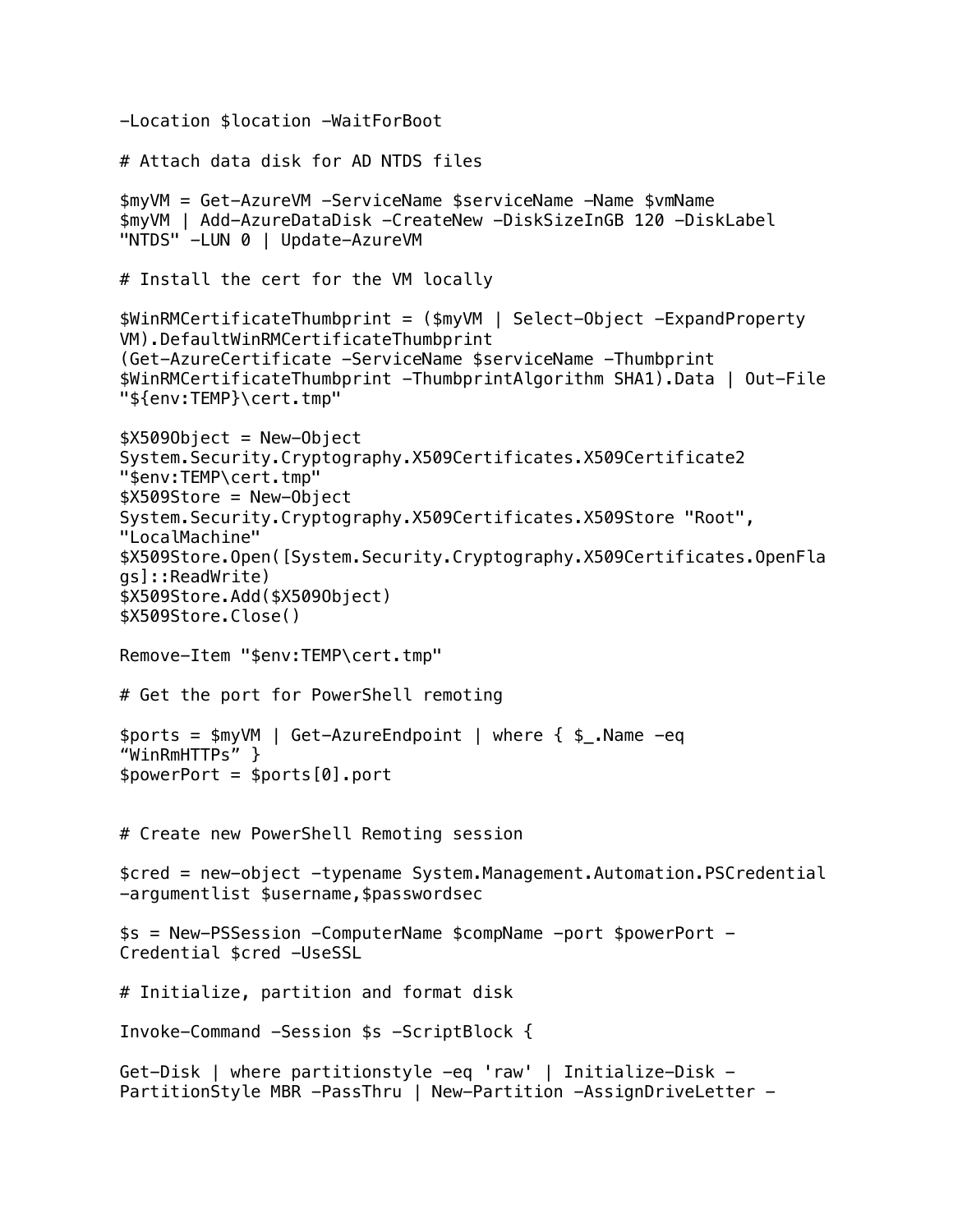```
UseMaximumSize | Format-Volume -FileSystem NTFS -NewFileSystemLabel 
"NTDS" -Confirm:$false
# Set AD install paths
$drive = get-volume | where { $_.FileSystemLabel -eq "NTDS" }
$NTDSpath = $drive.driveletter + ":\Windows\NTDS"
$SYSVOLpath = $drive.driveletter + ":\Windows\SYSVOL"
}
# Pass the $password variable to the remote machine, install the AD 
Directory Services 'bits' and install the first DC in the forest
If ($firstDC -eq $true) { 
Invoke-Command -Session $s -ArgumentList @($passwordsec) -ScriptBlock 
{
Param (
$passwordsec )
write-host "Installing the first DC in the domain"
Install-WindowsFeature –Name AD-Domain-Services -
includemanagementtools
Install-ADDSForest -DatabasePath $NTDSpath -LogPath $NTDSpath -
SysvolPath $SYSVOLpath -DomainName "ad.contoso.com" -InstallDns -Force 
-Confirm:$false -SafeModeAdministratorPassword $passwordsec
}
}
else 
{
Invoke-Command -Session $s -ArgumentList @($passwordsec, $domainadmin) 
-ScriptBlock {
Param (
$passwordsec, $domainadmin )
# Set domain admin credentials
$cred = new-object -typename System.Management.Automation.PSCredential 
-argumentlist $domainadmin, $passwordsec
write-host "Installing additional domain controller"
Install-WindowsFeature –Name AD-Domain-Services -
includemanagementtools
Install-ADDSDomainController -Credential $cred -DatabasePath $NTDSpath
```